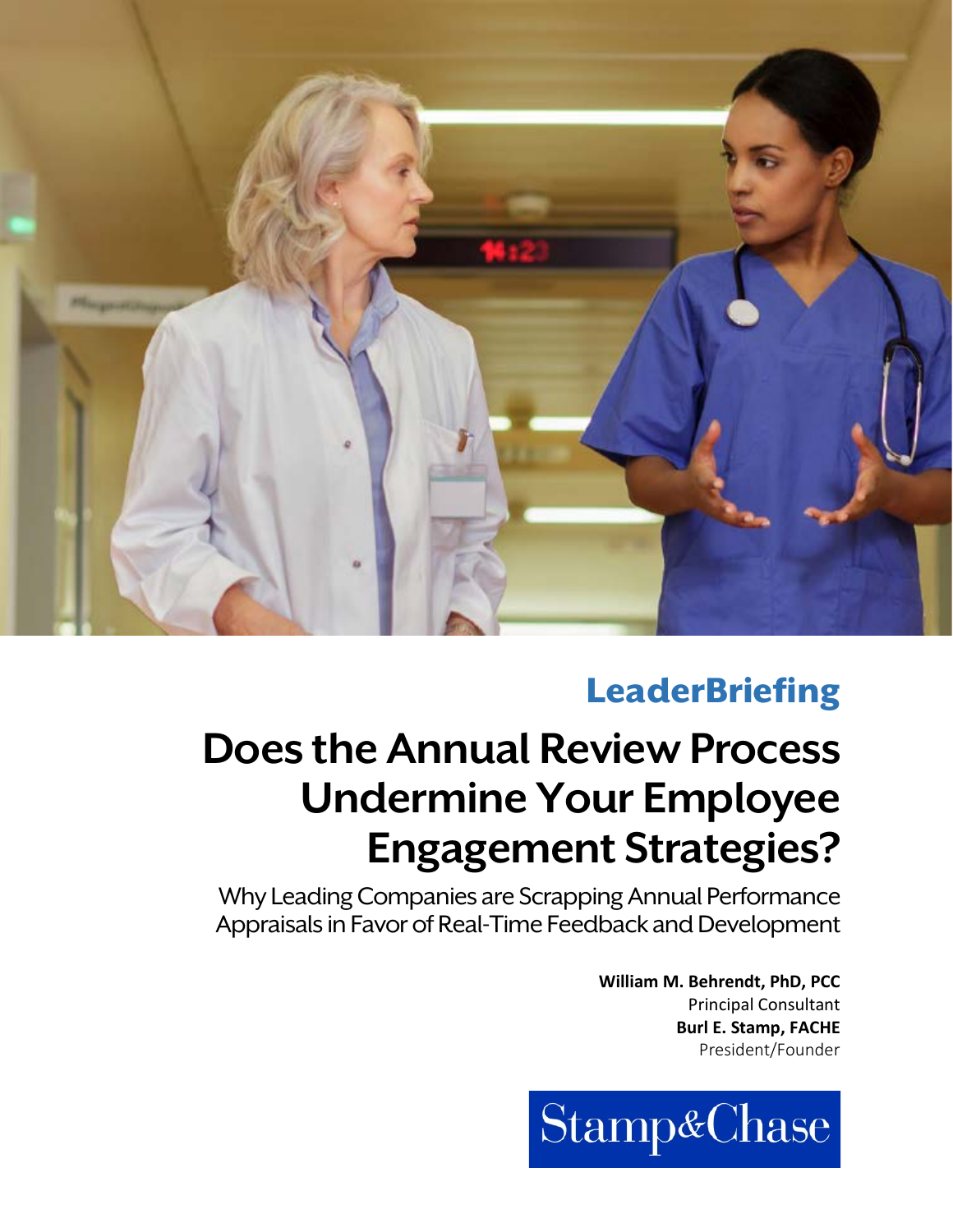ack in 2002 when Brian Jensen, then head of global human resources for Colorcon, told an audience of HR executives at the Wharton School that his company was abandoning traditional annual performance reviews, "they were appalled." Described in the article "The Performance Management Revolution" in the October 2016 issue of *Harvard Business Review*, Jensen explained that his company was moving to a system that focused on more frequent feedback tied to individual employees' own goals. B ac<br>
B hu<br>
abandonin

# **In Search of a Better Way to Improve Performance**

Today, some industry experts estimate that over one third of U.S. companies have abandoned traditional employee annual appraisals. Among them are forward-thinking technology companies like Adobe, Dell and IBM, as well as firms in mainstream industries such as retail, manufacturing and financial services. Even General Electric, long considered the paragon for a highly-structured, traditional approach to employee appraisal, has changed course.

Given rapid transformation in the industry coupled with changes in the makeup and expectations of its workforce, isn't it time for health care to follow suit?

This **LeaderBriefing** from Stamp&Chase explores the reasons why health care organizations that are concerned about employee engagement, retention and productivity must realistically examine their approach to employee performance evaluation and management.

# **How did we get here?**

Over the past century, organizations' philosophy and approach to employee performance appraisal has ebbed and flowed between a focus on accountability vs. development. The origins of today's system trace to military ranking systems during World War I that were designed to identify and dismiss poor performers. By World War II almost 30 years later, the military's approach had shifted to a focus on development because of the need to assess and rank enlisted soldiers based on their potential to become officers.

Following the military's example, by the end of the 1940s approximately 60 percent of U.S. companies were using some type of structured system to assess employee performance and distribute rewards. By the 1960s, that number had jumped to approximately 90 percent as most companies sought to "pay for performance" and link ratings on the appraisal to so-called merit increases.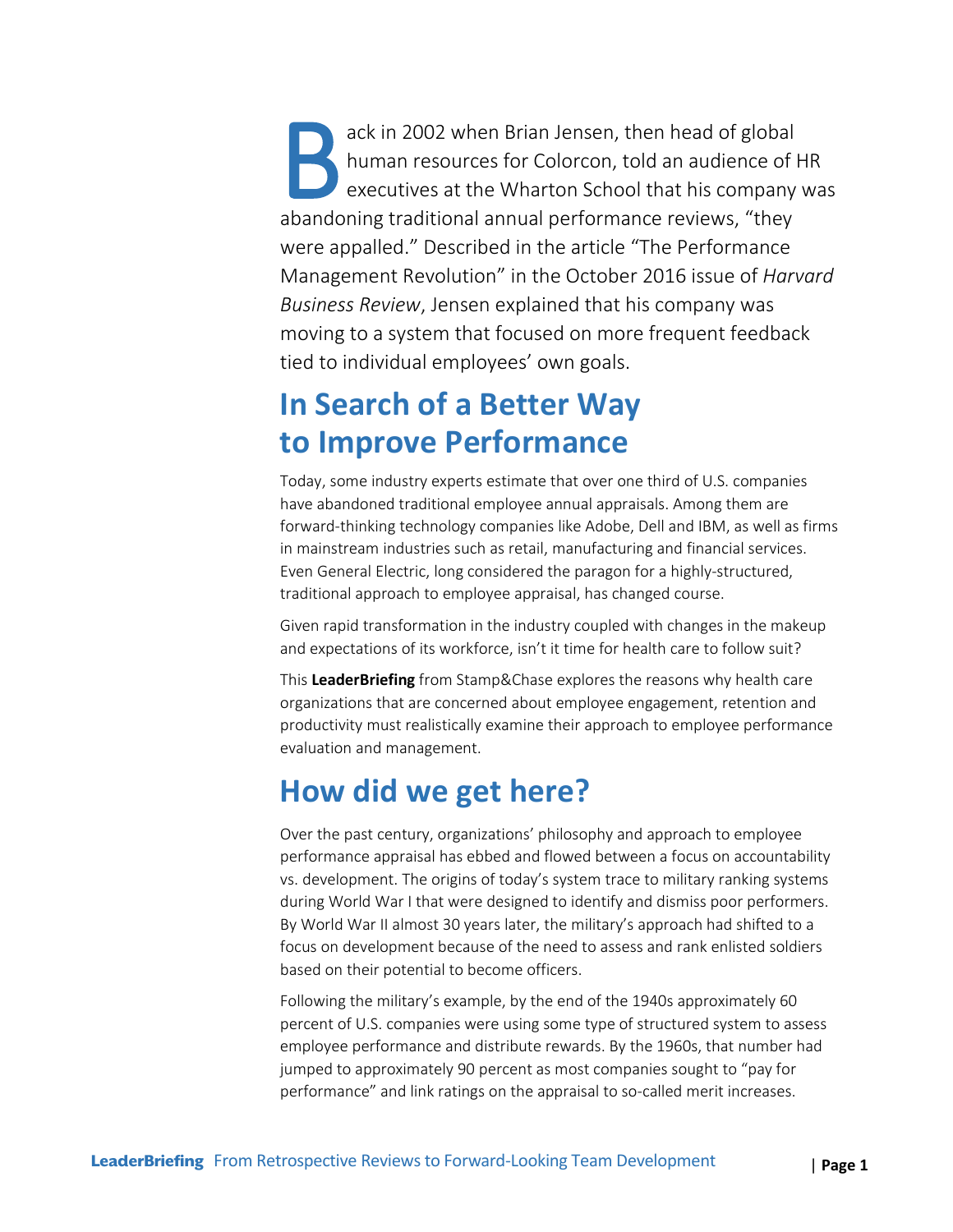Since that time, performance appraisal theories have been debated and have varied widely, ranging from social psychologist Douglas McGregor's call for organizations to move from a "Theory X" to "Theory Y" philosophy that emphas[i](#page-7-0)zes individuals' intrinsic desire to perform well<sup>i</sup> to Jack Welch's famous forced ranking – pejoratively labeled "rank and yank" – that in its purest form required managers to dismiss the bottom ten percent of their employees every vear.<sup>ii</sup>

The vacillation in performance assessment strategy has been driven not only by changes in individual organizations' philosophy, but also significant shifts in society and the economy overall. Times when unemployment was low and competition for workers was high produced different strategies than periods of high unemployment and stagnant wages.



Today, given radically changing expectations for health care provider organizations, shortages in professional talent (especially in nursing), and increasing cost pressures, why do we hold onto an antiquated approach to employee assessment that is reviled by both managers and their staffs alike?

In a Washington Post article titled *"The corporate kabuki of*  performance reviews," [iii](#page-7-2) author Jena McGregor argues that the excuse, "we've always done it this way," is at

the heart of the problem across all industries. In health care, leaders often argue, "but the Joint Commission requires us to do annual performance appraisals." Yes, the Joint Commission does require assessment and confirmation of key competencies at least annually. They don't prescribe that the system has to be structured in its current clunky, expensive, frustrating form.

# **The Problems with Our Current Approach to Performance Assessment**

In light of today's changing workforce and new demands on performance outcomes, problems related to the old-school approach to employee assessment are exacerbated and stymie fully engaging employees in the organization's mission and vision. Following is a summary of the most prominent, pressing issues related to annual performance reviews.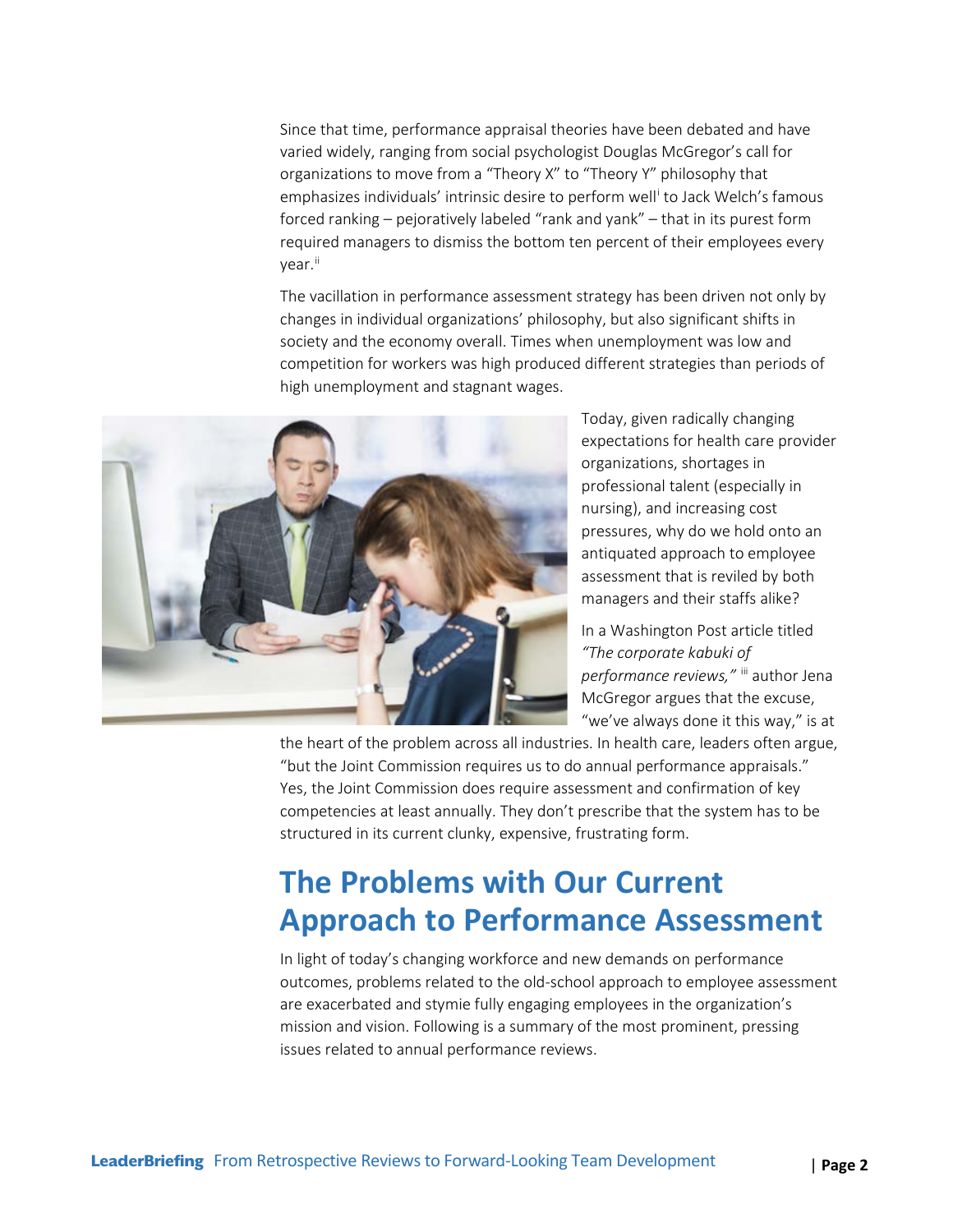### Annual Reviews Focus on Past Activities and Are Too Infrequent to Influence Performance

By design, most organizations' annual appraisal process is a look in the rear-view mirror, focusing on subjective commentary and ratings related to past behaviors and activities. This approach forces managers to try to recreate a fair,



comprehensive picture of an employee's performance over 12 months. While some organizations have added an additional section listing goals for the coming year, managers seldom follow a disciplined approach to provide ongoing feedback – both positive and constructive – related to those goals.

### Annual Reviews Were Designed Primarily to Allocate and Defend Pay Increases

One of the reasons that organizations hold onto a structured, traditional approach is the desire to base merit increases on performance. This is especially an issue with areas that have large numbers of employees under a single manager, such as nursing. By using ratings against defined competencies or job duties, the manager can *theoretically* avoid any charges of favoritism.

Additionally, organizations' legal counsel often argue that without some structured approach, terminations of employees can be challenged. Ironically, the opposite is often true. Most ratings-based appraisals fail to accurately reflect performance, and when an employee is subject to termination, the appraisal scores often contradict the performance concerns which led to the termination.

### Annual Reviews Rely Too Much on Numerical Ratings

Even when managers provide detailed, helpful commentary, most employees focus on and are frustrated by the numbers. Comments such as, "I got a 4.17

*"Ratings detract from the conversation. If an employee is sitting there waiting for the number to drop, they're not engaged in the conversation …"*

rating this year and a 4.21 last year. Does that mean you think I'm doing a worse job?" are difficult for managers to justify and address. Ratings, especially when organizations force a distribution across team members, can push managers and employees into an uncomfortable, non-productive corner focused on numbers instead of constructive feedback about the most important elements of performance.

"Ratings detract from the conversation," insisted Caroline Stockdale, former chief talent officer for medical technology company Medtronic, as she explained why her company ditched old-style performance management.<sup>[iv](#page-7-3)</sup> "If an employee is sitting there waiting for the number to drop, they're not engaged in the conversation, at best. At worst, it can actually make them angry and disaffected for a period of up to a year."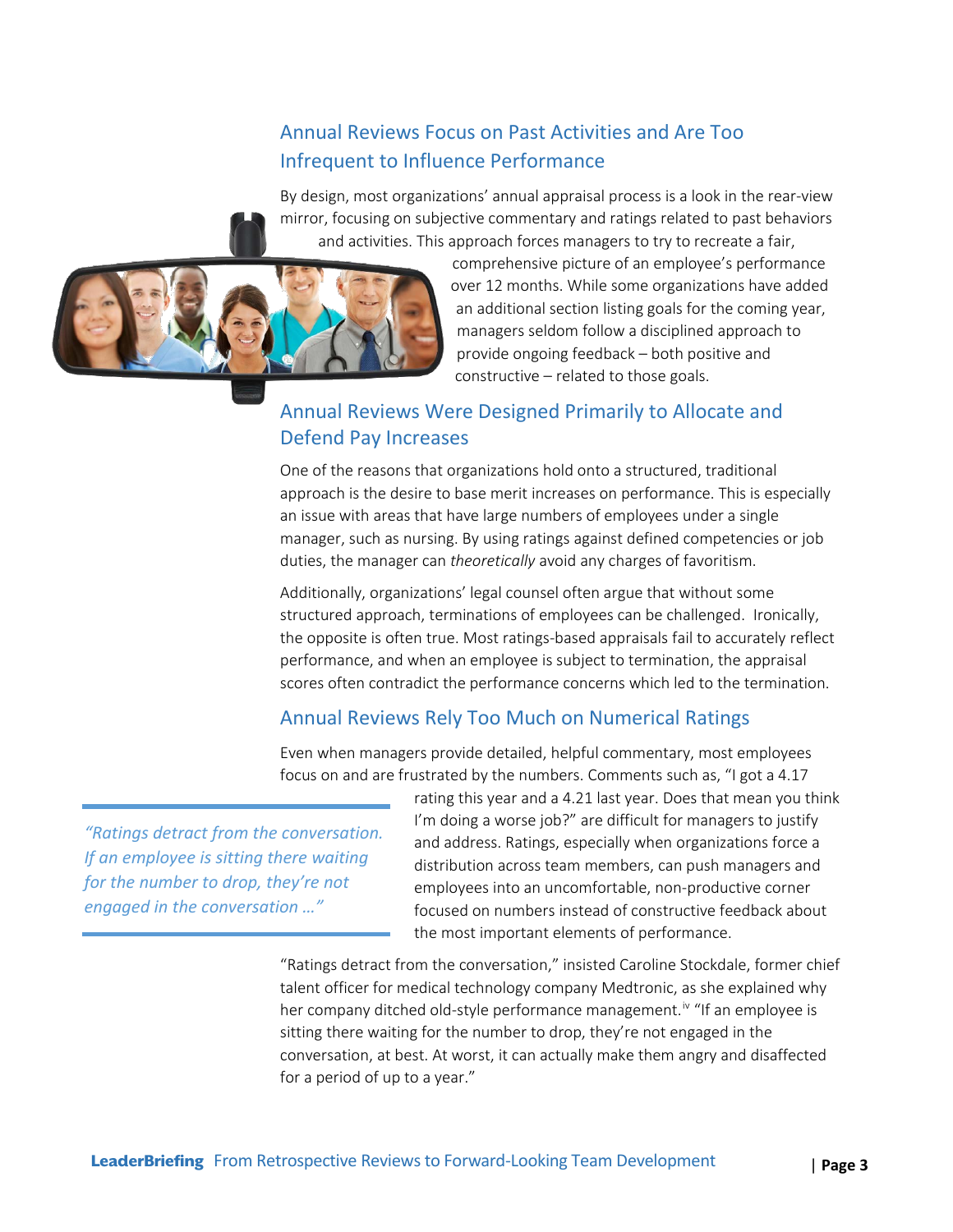### Annual Reviews are Expensive

Recently, one major, mid-size health system shared with Stamp&Chase that they calculated the annual performance review process cost at more than \$5 million in manager and staff time alone. We didn't have to ask whether they believed they received \$5 million in benefit from the annual process. Additionally, as management ranks are reduced and managers' span-of-control increases, an even larger percentage of their time is tied up annually in writing, documenting and delivering annual reviews.

### Annual Reviews Carry an Exaggerated Sense of Importance

Like the hype associated with a New Year's Eve party or special date, annual performance reviews seldom live up to individuals' expectations. Employees come to the meeting nervous about what they'll hear, while managers enter the conversation anxious about what their staff members' reaction will be and how they'll answer push-back. It is impossible to quantify the post-meeting impact on productivity and morale.

# **A Better Model for Assessing and Shaping Performance**

If the old-school model of frustrating annual performance appraisals is ineffective, what's the alternative? Stamp&Chase has developed an efficient, cost-effective, comprehensive mobile approach that enables managers to consistently assess employee performance and coach for improved results. Using the acronym T.E.A.M., which stands for **Teach**, **Empower**, **Align** and **Mentor**, this framework is grounded in evidence-based approaches that improve overall employee engagement and individual success.

> Underpinning our model are four key characteristics that make assessment and feedback more powerful:

- **Frequent** to capture instances of both positive and problematic behaviors as they occur,
- **Aligned** with team priorities and goals for improvement,
- **• Specific** to help employees understand and change the behaviors that lead to success, and
- **Two-way**, reflecting the manager's opportunity to improve his/her performance by encouraging input from staff and colleagues

Built on these characteristics, the scaffolding of specific management practices that lead to improved staff performance are incorporated into a comprehensive, easy-to-access mobile application and web portal called **MyTEAM**™. Each part of the T.E.A.M. model focuses on a different core competency of successful leadership practice.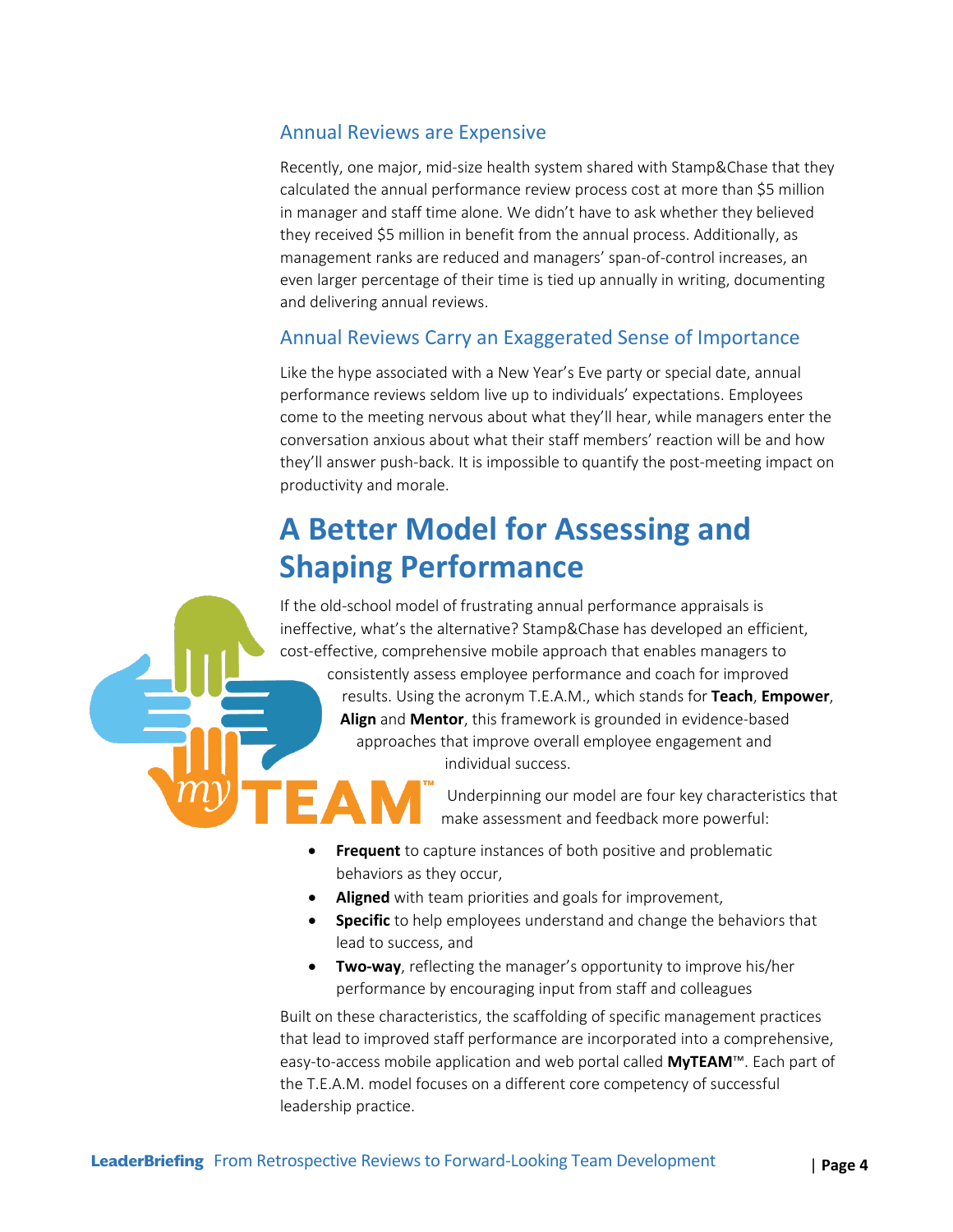### **Teach** – Providing Effective Leadership to the Team as a Whole

Staff look to their manager to establish clear priorities and direction, and then provide focused support for the team to successfully achieve defined goals. As a teacher, the manager offers the expertise and wisdom that shapes the course of the workgroup. Of course, a strong teacher also is a continuous learner, benefitting from the knowledge and contributions of individuals to make the team stronger as a unit.

There are three specific practices included in the Teach module of the **MyTEAM**™ application:



*The Teach and Mentor modules in the MyTEAM™ application make it easy for managers to capture key information during rounding, flag needed follow up and document feedback to staff members via smart phones, tablets or the desktop.*

#### **Integrated Rounding**

- Providing frequent visibility and support to the team in the work environment
- Focused on meaningful conversations with patients, family members, staff and/or physicians to better understand successes and opportunities for improvement
- Designed to check *in* on staff, not check *up* on staff

#### **Daily Huddles**

- Brief stand-up meeting lasting just 5 minutes
- Focused on key issues for that shift and helping staff be successful **today**
- Emphasis on sending staff "on the field" inspired, not discouraged

#### **Effective Team Meetings**

 Most effective forum for meaningful dialogue among the team when leaders strive for a **50/50** ratio of giving vs. receiving information and ideas

#### **Empower** – Getting Staff More Involved in Decision-Making

Central to all contemporary performance improvement methodologies – including LEAN and Six Sigma – is the idea that better solutions emerge when you involve the people who are closest to the work. While larger, complex projects often involve cross-functional groups drawn from departments throughout an organization, managers have the opportunity to launch more focused, intradepartmental projects that involve team members in decision-making within the workgroup. This approach is especially well aligned with nursing selfgovernance philosophies advocated by Magnet nursing principles.

The importance of staff member involvement in decision-making related to their core responsibilities is well documented. In his 2009 book, *Drive: The Surprising Truth About What Motivates Us*, author Daniel H. Pink describes three major factors in the workplace that accentuate the intrinsic motivation to succeed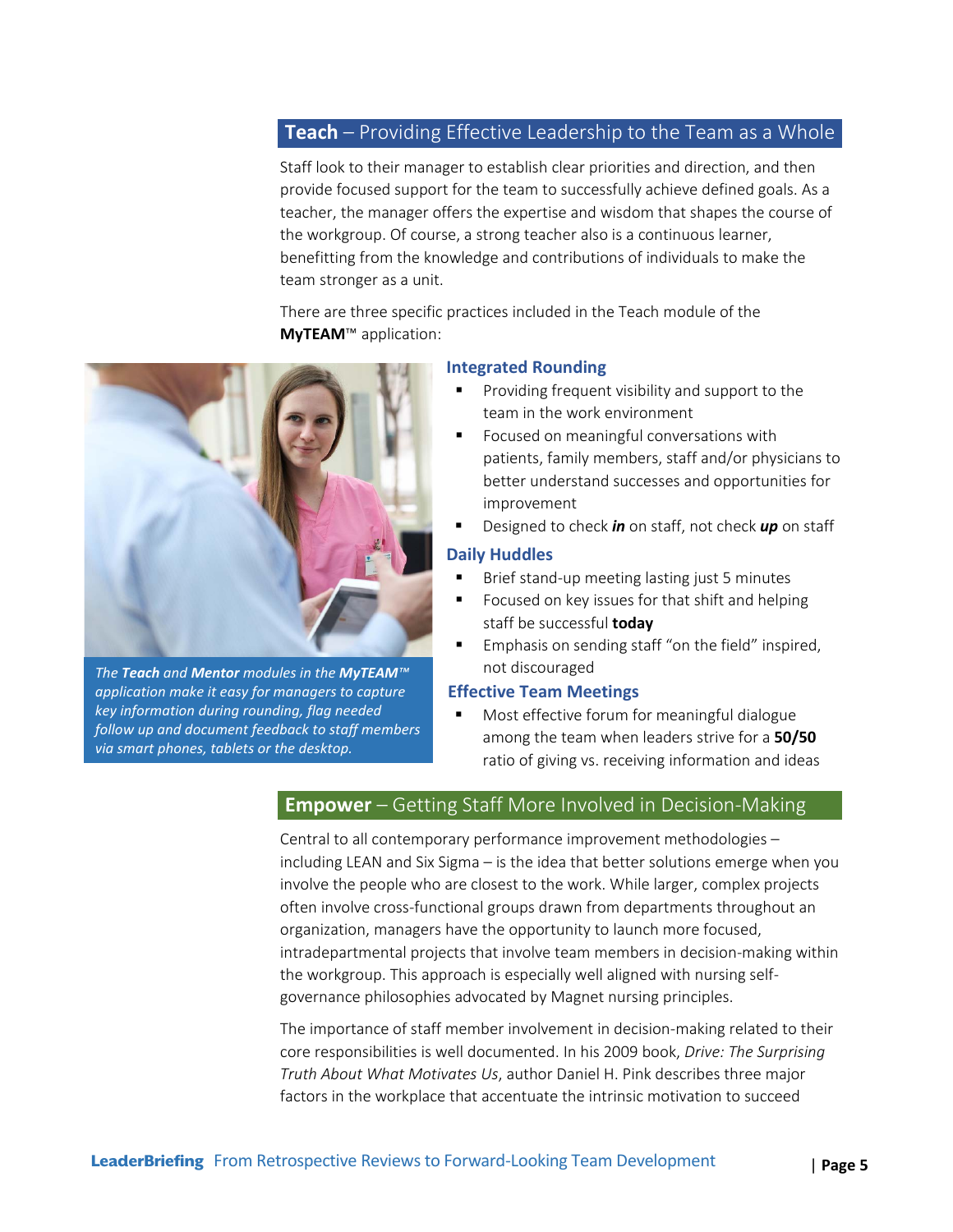within all of us: autonomy, purpose and mastery<sup>[v](#page-7-4)</sup>. Involving staff in how to make the work better, more efficient and more satisfying supports all of these factors, especially autonomy.

#### **Align** – Establishing Workgroup Goals to Drive Performance

Most organizations have mastered the art of setting well-defined, specific, measurable goals at the corporate level. But to influence behaviors and the performance of workgroups and individuals, more specific, tactical goals should



*The Align module in the MyTEAM™ application offers one consolidated location to efficiently enter, track and report departmental goals in quality, safety, patient experience or other organization-specific areas. An attractive report is easy to print for monthly staff meetings or to distribute electronically to the team.*

be established at the departmental/unit level. Setting, tracking, consistently reporting and then discussing progress against these goals helps the workgroup strengthen a sense of purpose around priority initiatives to improve quality, service, efficiency or other aspects care.

The **MyTEAM**™ application makes it easy for managers to input goals related to quality, safety, service, finance and/or people, then print attractive summary reports for use during departmental meetings on a monthly basis. Consistent tracking and reporting encourages teams to celebrate accomplishments … and course-correct with results are falling short of expectations.

### **Mentor** – Providing Consistent Feedback to Individuals

In the Mentor module, the real power of the **MyTEAM**™ framework comes together. Focused on more frequent and meaningful positive feedback (which reinforces desired behaviors) and constructive criticism (which corrects substandard behaviors), three recommended leadership practices provide a platform for continuous individual and team improvement:

#### **Daily Coaching**

- **IFM** In-the-moment comments on a job well done or areas for improvement
- Balanced positive and negative feedback, striving for a 5-to-1 ratio of appreciative vs. constructive comments

#### **Development Dialogue**

- More structured dialogues regarding individual performance, held a minimum of twice per year
- **Tone: "You are an important member of our team. Working on these** things will make you even more successful."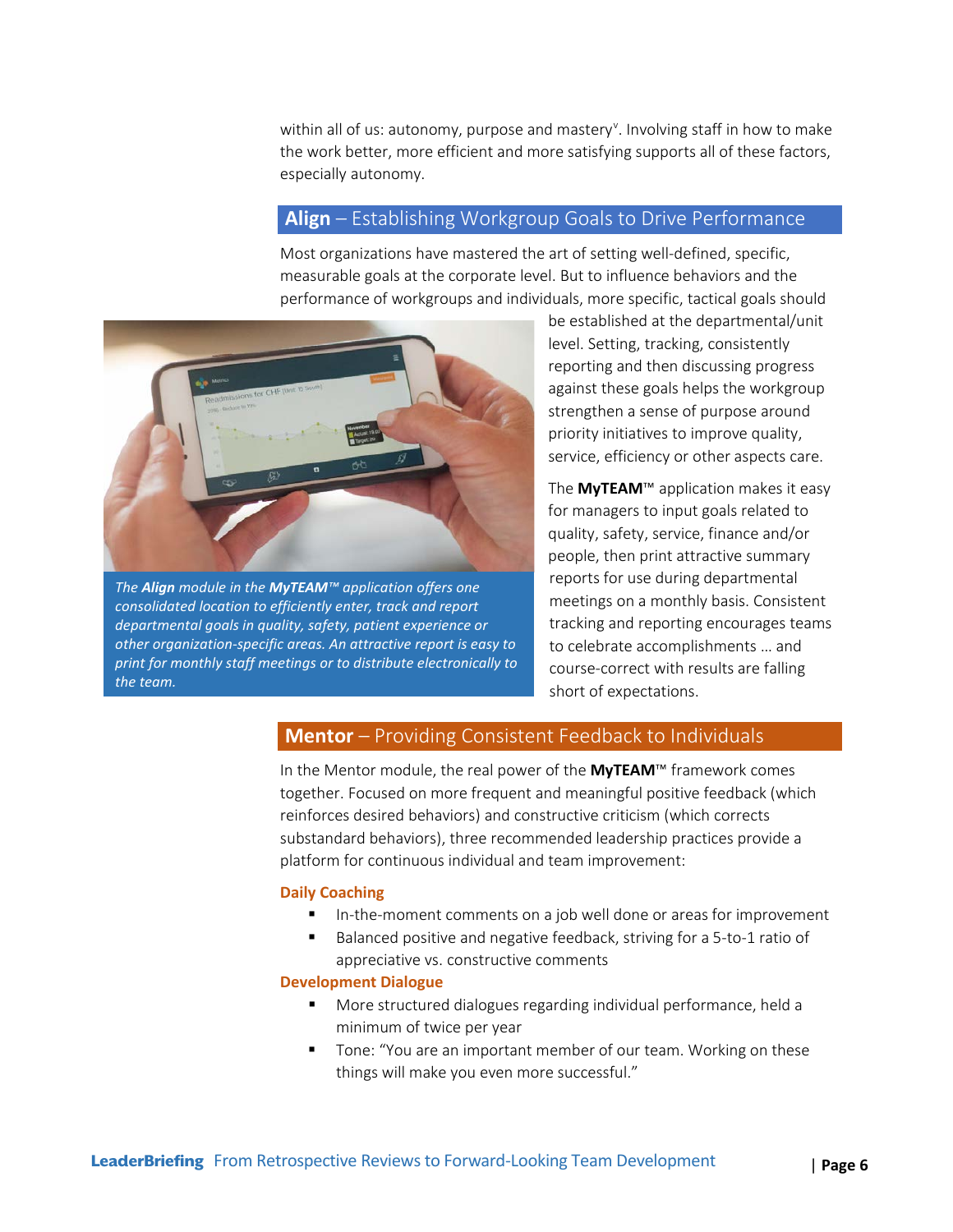#### **Observation**

- **Consistent direct observation of employees in their environment doing** their jobs, offering the most powerful opportunities for Daily Coaching and/or Development Dialogues
- Focuses on the *how*, not just the *what*

With insights on each individual employee's performance and the manager's associated feedback consistently documented in **MyTEAM**™, organizations can elect to use this information in a number of ways to support annual appraisal:

- As evidence for annual validation of key job competencies,
- To craft a brief summary statement on performance, highlighting key strengths and opportunities for improvement, or
- As a stand-alone document summarizing specific feedback provided throughout the year.

Using the **MyTEAM**™ model means that a manager's time devoted to performance appraisal is spent very differently. What was a horrendous several weeks holed up in a closed-door office and/or spending time on nights and weekends to complete all of forms is now time spread throughout the year in brief conversations with individual team members to provide real-time feedback. Also, energies invested in assessment and feedback occur more naturally in the work environment, rather than in a stressful annual performance meeting.

# **Summary**

l

Successfully adopting the **MyTEAM**™ framework to improve individual and workgroup performance requires more than simply implementing discrete tools. For leaders, embracing the mindset and philosophy that their most important job is helping members of their team be successful is fundamental.

With increasing demands on the health care workforce and changing expectations for consistent feedback from the next generation of employees, changing the way we think about and structure performance appraisal systems is essential. Moving from an antiquated, frustrating annual review process to a consistent focus on beneficial feedback and personal development makes sense for both frontline staff and the managers who are tasked with supporting them.

<span id="page-7-1"></span><span id="page-7-0"></span><sup>i</sup> Dininni, Jeanne. "Management Theory of Douglas McGregor." Business.com, February 22, 2017 (last modified). Accessed at https://www.business.com/articles/management-theory-of-douglas-mcgregor/ ii Welch, Jack and Suzy. "'Rank and Yank?' That's Not How's It's Done." LinkedIn.com, December 2, 2013. Accessed at https://www.linkedin.com/pulse/20131202152255-86541065--rank-and-yank-that-s-not-how-it-sdone/

<span id="page-7-2"></span>iii McGregor, Jena. "The corporate kabuki of performance reviews." The Washington Post, February 14, 2013. Accessed at https://www.washingtonpost.com/national/on-leadership/the-corporate-kabuki-of-performancereviews/2013/02/14/59b60e86-7624-11e2-aa12-e6cf1d31106b\_story.html?utm\_term=.62e8e3ae9e2d iv Ibid.

<span id="page-7-4"></span><span id="page-7-3"></span><sup>v</sup> Pink, Daniel H. *Drive: The Surprising Truth About What Motivates Us.* New York, NY. Penguin Group (USA) Inc. December 29, 2009.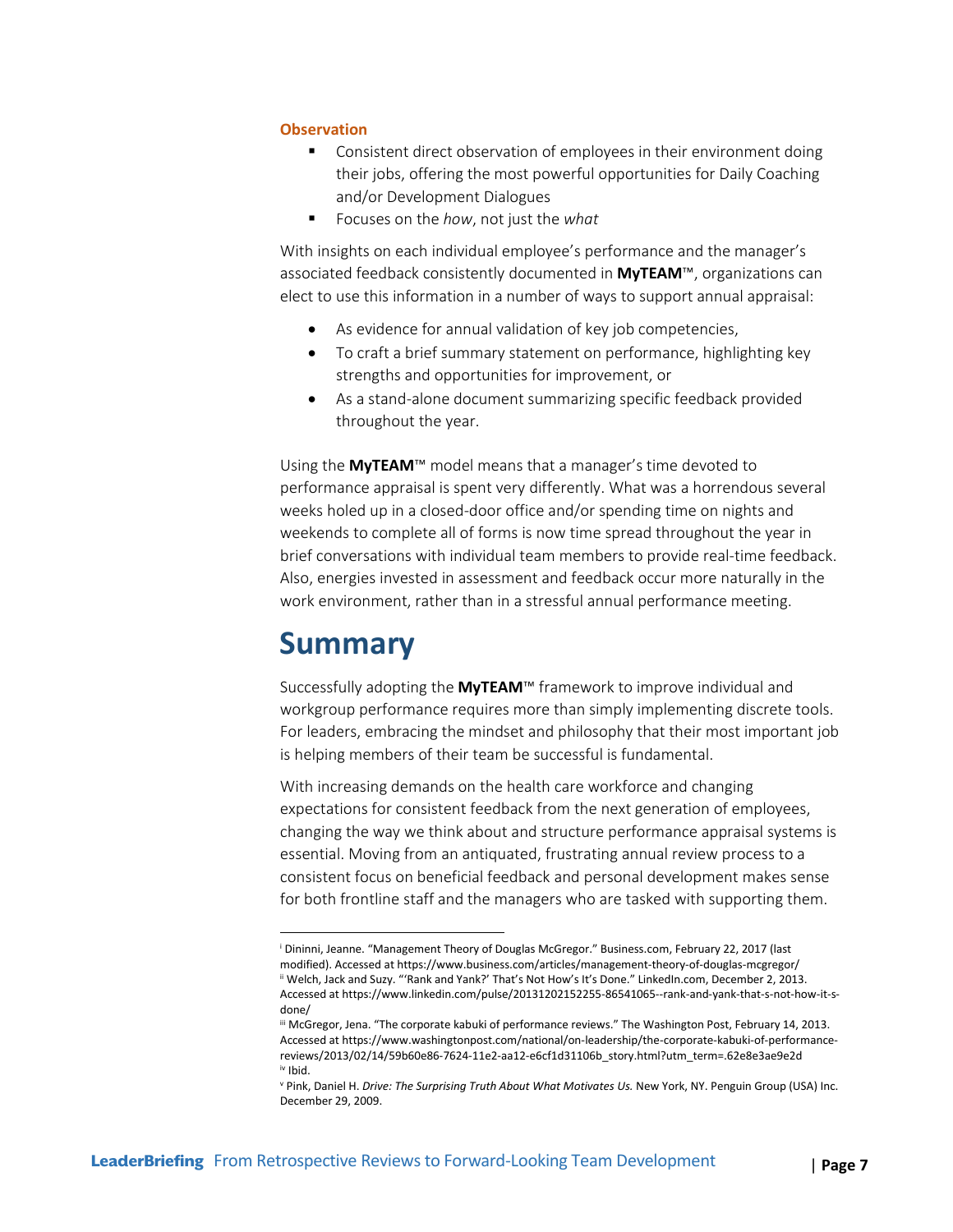#### **About the Authors**



**William (Bill) Behrendt, PhD, PCC,** is a Principal Consultant with primary responsibility for organization development and human resources strategy. Dr. Behrendt most recently served as Vice President for Human Resources at the University of Texas Southwestern Medical Center in Dallas, Texas, where he was responsible for all "people" issues at the medical school and its University Hospitals and Clinics.

Prior to coming to Dallas in 2003, Bill served as Vice President for Human Resources for CareGroup Health System and Beth Israel Deaconess Medical Center in Boston Massachusetts. He previously held the role of Senior Vice President for Human Resources at the BJC Healthcare System in St. Louis, Missouri. He also served as President of Barnes-Jewish West County Hospital in St. Louis. In these positions, Bill gained extensive knowledge and experience in organization development, mergers and acquisitions, change management, strategic planning and executive coaching.

Bill began his career in retailing with the May Department Stores Company headquartered in St. Louis, where he held positions in consumer research, strategic planning, executive development and human resources. He earned a B.S. in Psychology from Tulane University in New Orleans, and his PhD in Clinical Psychology from Washington University in St. Louis, and completed a psychology internship at UT Southwestern in Dallas. He is also a graduate of the Certificate in Executive Coaching Program at University of Texas at Dallas, and a Professional Certified Coach member of the International Coach Federation. Dr. Behrendt has held faculty positions at Simmons College in Boston, UT Southwestern, and UT Dallas, and has served as a board member for the Barnes and Jewish Colleges of Nursing, the Picker Institute, LaunchAbility, and HealthPartners of the Midwest.

Dr. Behrendt was recipient of the 2014 "Strategic HR Leadership Award" from Strategic HR Excellence, and named one of the "Top 10 Breakaway HR Leaders" for 2011 by the HR Global Summit for his work in innovation, engagement, and cultural transformation at UT Southwestern. In 2012, Dr. Behrendt also accepted the International Coach Federation – North Texas Chapter PRISM Award for integrating coaching as part of the UT Southwestern Leadership Development Program.



**Burl Stamp, FACHE**, is the President/Founder of Stamp & Chase, Inc. With broad-based experience working alongside health care professionals from the boardroom to the bedside, Burl has helped major health systems, academic medical centers and community hospitals improve bottom line, patient experience, staff engagement and patient safety results.

Prior to launching Stamp & Chase over 14 years ago, Burl served several leading health care organizations in executive roles. As president and CEO of Phoenix

Children's Hospital, he spearheaded development and construction of the first comprehensive, freestanding health care campus in Arizona dedicated to pediatrics. He developed the first strategic planning and marketing department at St. Louis Children's Hospital, where he started the highly successful Answer Line in 1989 to provide reliable, accessible health advice to families. He went on to lead pediatric services development for BJC Healthcare/Washington University Medical Center.

As the principal consultant to Ascension Health's Experience Team for over four years, Burl worked with a dedicated group of leaders within the country's largest not-for-profit health system to develop structured, sustainable approaches to consistently improving the patient experience across the system's 75+ hospitals.

Burl is the author of *The Healing Art of Communication*, a health care professional's guide to improving communication. He is a frequent speaker on communication, leadership, organizational culture and business development strategy in health care organizations.